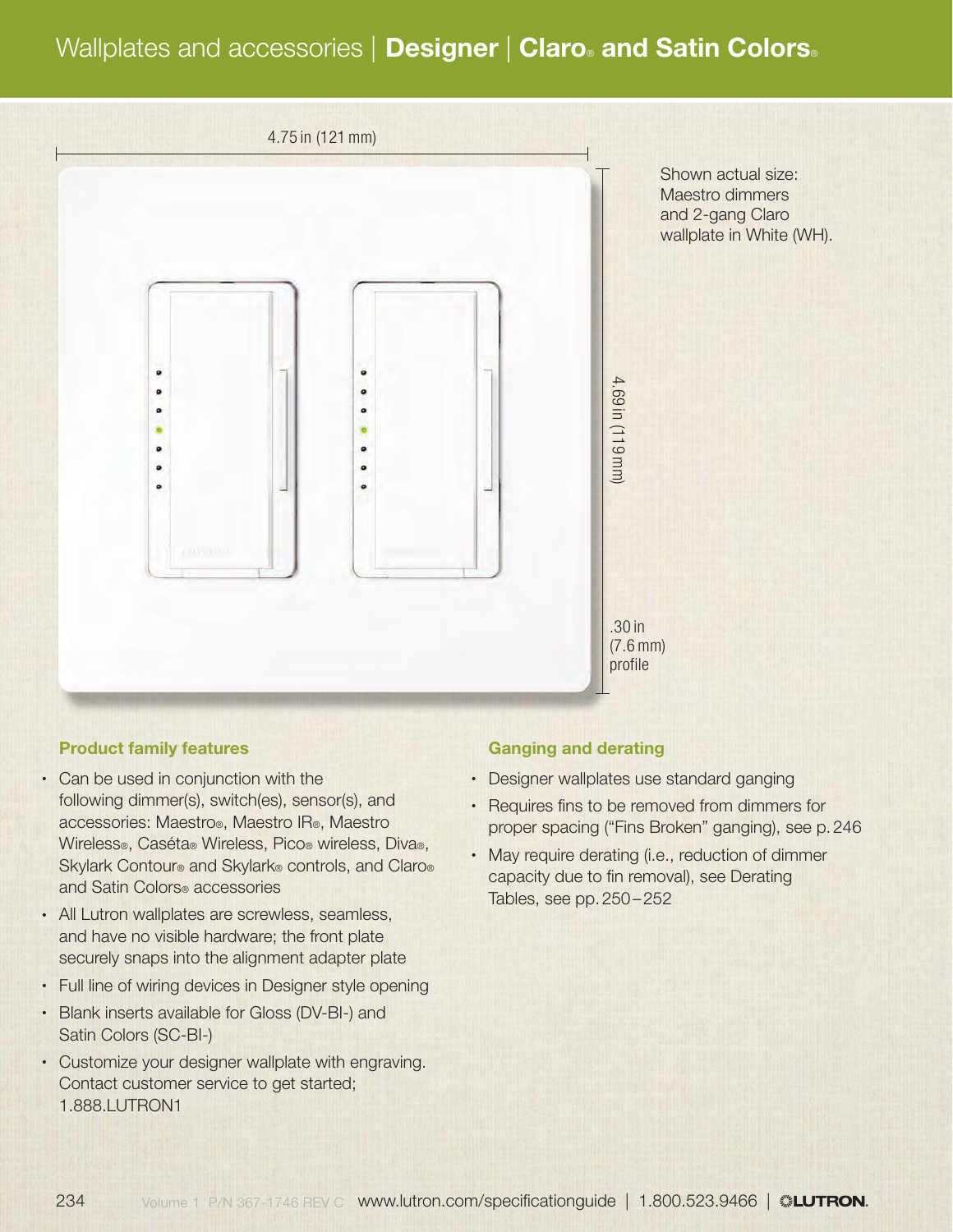# Available finishes

Use **BOLD** color code in model number (Example: SC-1-PL) Gloss finishes

| $\frac{\text{WH}}{\text{White}}$   | LA<br>Light Almond | $AL$<br>Almond       | $\frac{IV}{IV}$  | GR<br>Gray             | <b>BR</b><br>Brown    | <b>BL</b><br>Black                     |
|------------------------------------|--------------------|----------------------|------------------|------------------------|-----------------------|----------------------------------------|
| Satin Colors <sup>®</sup> finishes |                    |                      |                  |                        |                       |                                        |
| <b>SW</b><br>Snow                  | LS<br>Limestone    | <b>BI</b><br>Biscuit | ES<br>Eggshell   | <b>PD</b><br>Palladium | $\frac{TP}{Tauge}$    | <b>ST</b><br>Stone                     |
|                                    |                    |                      |                  |                        |                       |                                        |
| <b>BG</b><br>Bluestone             | $PL$<br>Plum       | SG<br>Sea Glass      | TQ<br>Turquoise  | GS<br>Goldstone        | DS<br>Desert Stone    | $\underline{\textbf{G}}$<br>Greenbriar |
|                                    |                    |                      |                  |                        |                       | Metal finishes*                        |
| <b>MS</b><br>Mocha Stone           | TC<br>Terracotta   | <b>SI</b><br>Sienna  | $H_{\text{tot}}$ | <b>MR</b><br>Merlot    | <b>MN</b><br>Midnight | <b>SS</b><br>Stainless Steel           |

\*Stainless Steel finish wallplates include black plastic trim/adapter, visible from side. Match with separate Black (BL) or Midnight (MN) controls and accessories.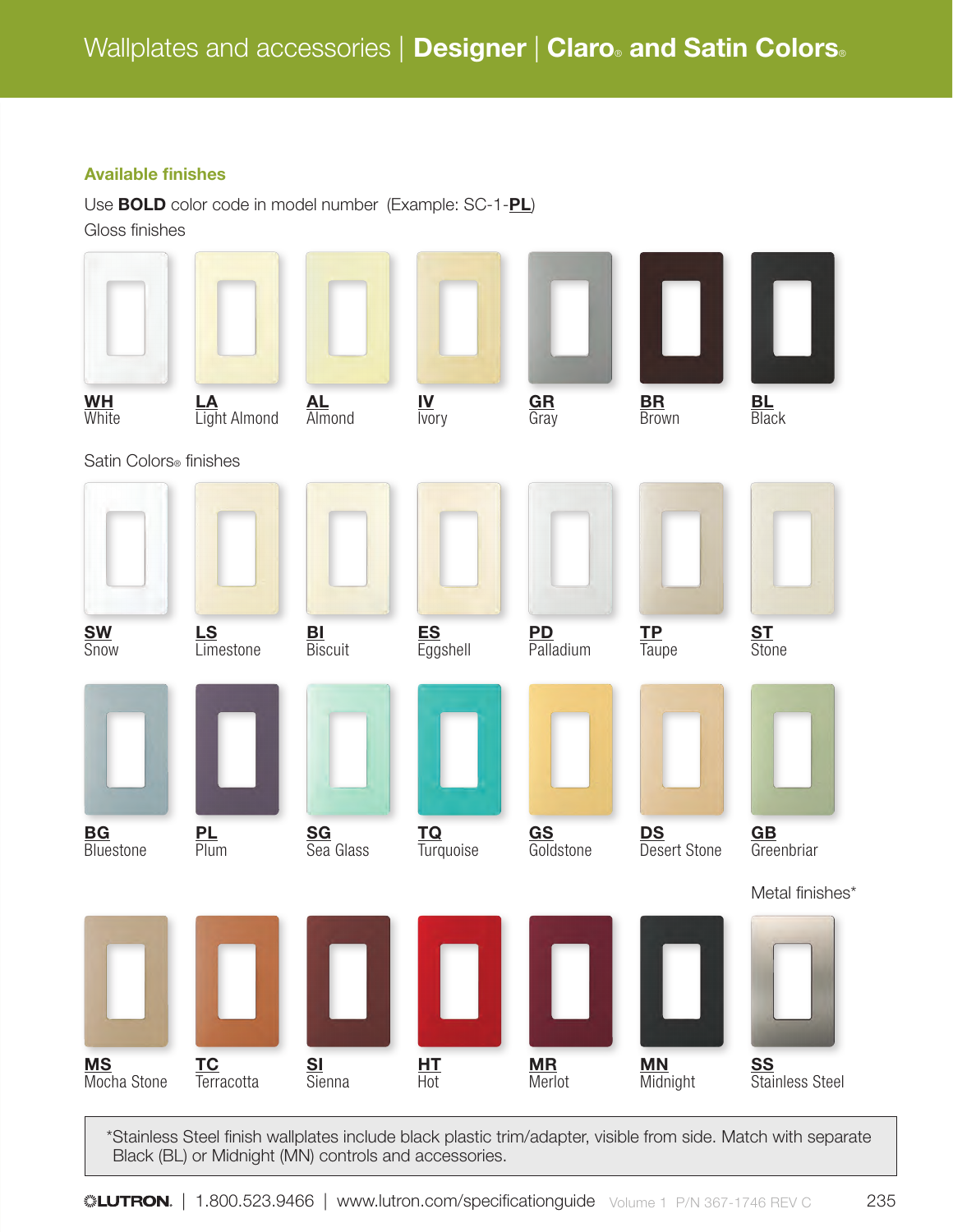Wallplates for Maestro®, Maestro IR®, Maestro Wireless®, Caséta® Wireless, Pico® wireless, Diva®, Skylark Contour® and Skylark® controls, and Claro® and Satin Colors® accessories





 $1$ -gang\* CW-1- $\cancel{\text{XX}^1}$ SC-1- $XX^2$ 

W: 2.94in (75mm); H: 4.69in (119mm) P: .30in (7.6mm)





W: 4.75in (121mm); H: 4.69in (119mm); P: .30in (7.6mm)



 $4$ -gang<sup>\*</sup> CW-4- $\chi\chi$ <sup>1</sup>

W: 8.37in (213mm); H: 4.69in (119mm);

P: .30in (7.6mm)

5-gang\* CW-5-XX1 SC-5-XX2

SC-4-XX2

W: 10.18in (259mm); H: 4.69in (119mm); P: .30in (7.6mm)





W: 6.56in (167mm); H: 4.69in (119mm); P: .30in (7.6mm)

XX<sup>1</sup>: Gloss and metal color codes, see p.235 XX<sup>2</sup>: Satin Colors® codes, see p. 235 Multi-gang dimmer installations may require derating, see pp.250–252.

\*Stainless Steel finish wallplates include black plastic trim/adapter, visible from side. Match with separate Black (BL) or Midnight (MN) controls and accessories.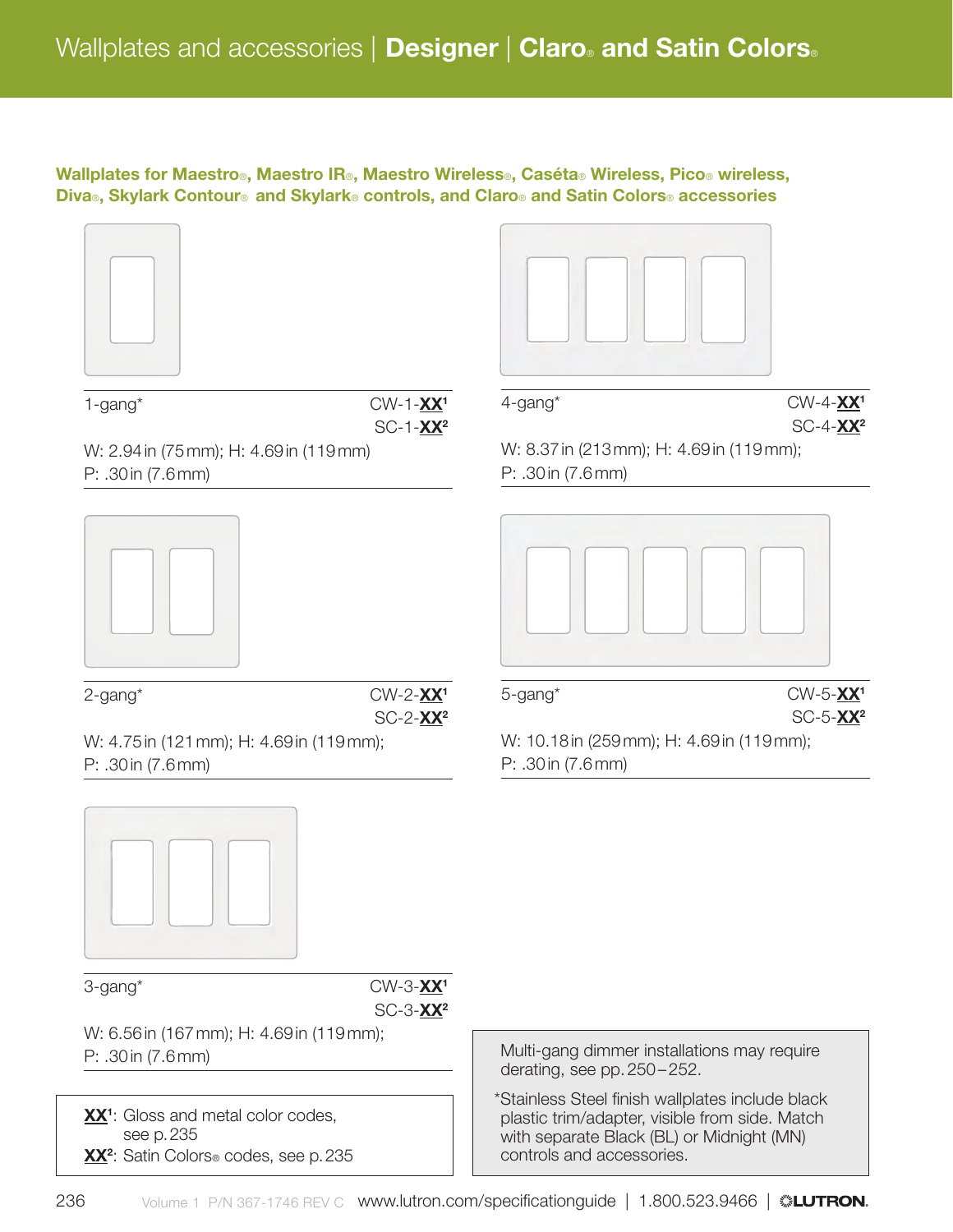

W: 12.00in (305mm); H: 4.69in (119mm); P: .30in (7.6mm)

# Important note

Multiple devices with line and low-voltage can be mounted behind a common wallplate using a standard barrier backbox. For more information consult Lutron Application Note #213, Combining Low-Voltage and Line Voltage Wiring Devices in a Multi-Gang Box at www.lutron.com/applicationnotes.



Custom engraving available for all New Architectural, Architectural, Designer and Traditional style wallplates (except Stainless Steel). For wallplate engraving schedules, go to www.lutron.com/engraving.

Multi-gang dimmer installations may require derating, see pp.250–252.

Stainless Steel finish wallplates include black plastic trim/adapter, visible from side. Match with separate Black (BL) or Midnight (MN) controls and accessories.

#### Cable jacks



- F-style, 75-Ohm coaxial cable
- Wallplate sold separately

Single cable jack CA-CJ-XX<sup>3</sup>



# Telephone jacks



- 6-conductor telephone jack, RJ11
- Wallplate sold separately

Single telephone jack CA-PJ- $\frac{\text{X}^3}{2}$ 

SC-PJ-**XX<sup>2</sup>** 

XX<sup>1</sup>: Gloss and metal color codes, see p.235 XX<sup>2</sup>: Satin Colors® codes, see p. 235 XX<sup>3</sup>: Gloss color codes, see p. 235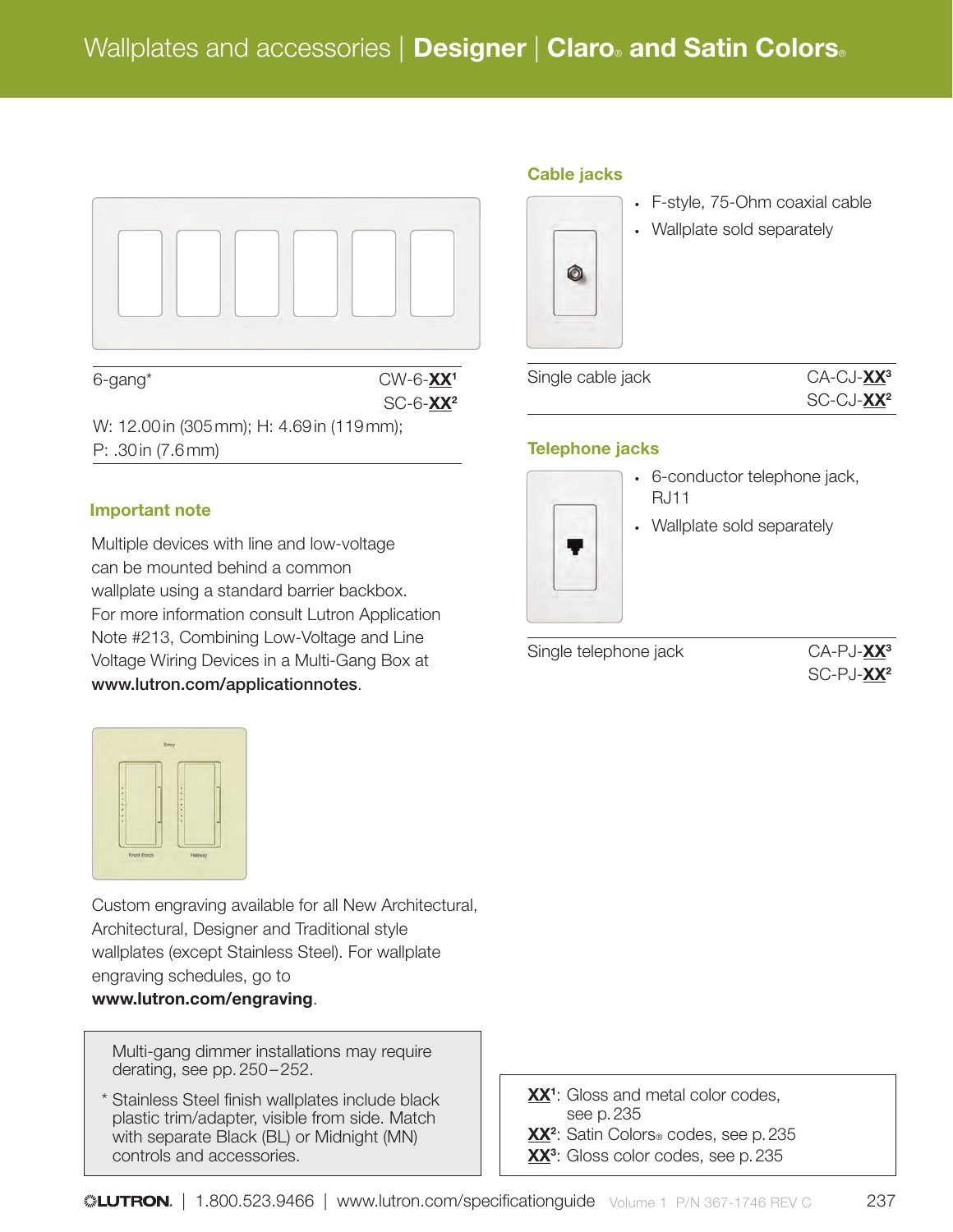#### 6-port frame

- Shipped with six blanks in matching colors
- Connectors and wallplate sold separately
- Connectors snap in (no tools required)
- Connectors available in White (WH), unless noted

#### Field customizable 6-port frame

| 6-port frame | $CA-6PF-XX1$ |
|--------------|--------------|
|              | $SC-6PF-XX2$ |

#### Connectors for 6-port frame

| Telephone/network jacks |                            |
|-------------------------|----------------------------|
| 8-conductor,            | CON-1P-C3-XX <sup>3</sup>  |
| RJ45 category 3         |                            |
| 8-conductor,            | CON-1P-C5E-XX <sup>3</sup> |
| RJ45 category 5e        |                            |
| 8-conductor,            | CON-1P-C6-XX <sup>3</sup>  |
| RJ45 category 6         |                            |
| Fiber jacks             |                            |
| MT-RJ feed through      | CON-1F-MTRJ-WH             |
| <b>SC</b> simplex       | CON-1F-SC-WH               |
| LC non-flush mount      | CON-1F-LC-WH               |
| ST-style                | CON-1F-ST-WH               |
| Cable jack              |                            |
| F-style,                | $CON-1C-XX^3$              |
| 75-Ohm coaxial cable    |                            |
| <b>BNC</b> jack         |                            |
| BNC connector, 50-Ohm   | CON-1B-WH                  |

Connectors only for use with 6-port frame.

#### **Receptacles**



- Tamper resistant receptacles include tamper resistant shutter mechanism (shutters are white)
- Wallplate sold separately

#### **Receptacles**

| 15A 125V | $CAR-15 - XX1$         |
|----------|------------------------|
| 15A 125V | SCR-15-XX <sup>2</sup> |
| 20A 125V | SCR-20-XX <sup>2</sup> |

#### Tamper-resistant receptacles

| 15A 125V | CARS-15-TR-XX <sup>1</sup> |
|----------|----------------------------|
| 15A 125V | SCRS-15-TR-XX <sup>2</sup> |
| 20A 125V | SCRS-20-TR-XX <sup>2</sup> |

# USB receptacles



- Includes two USB ports
- Ports are rated for a minimum of 10,000 insertions and removals
- Includes 1-gang wallplate

# Tamper-resistant USB receptacles

| 15A 125V | CAR-15-UBTR-XX <sup>1</sup> |
|----------|-----------------------------|
| 15A 125V | SCR-15-UBTR-XX <sup>2</sup> |

- XX<sup>1</sup>: Gloss color codes, see p. 235
- XX<sup>2</sup>: Satin Colors® codes, see p. 235
- XX<sup>3</sup>: Available in White (WH) and Black (BL)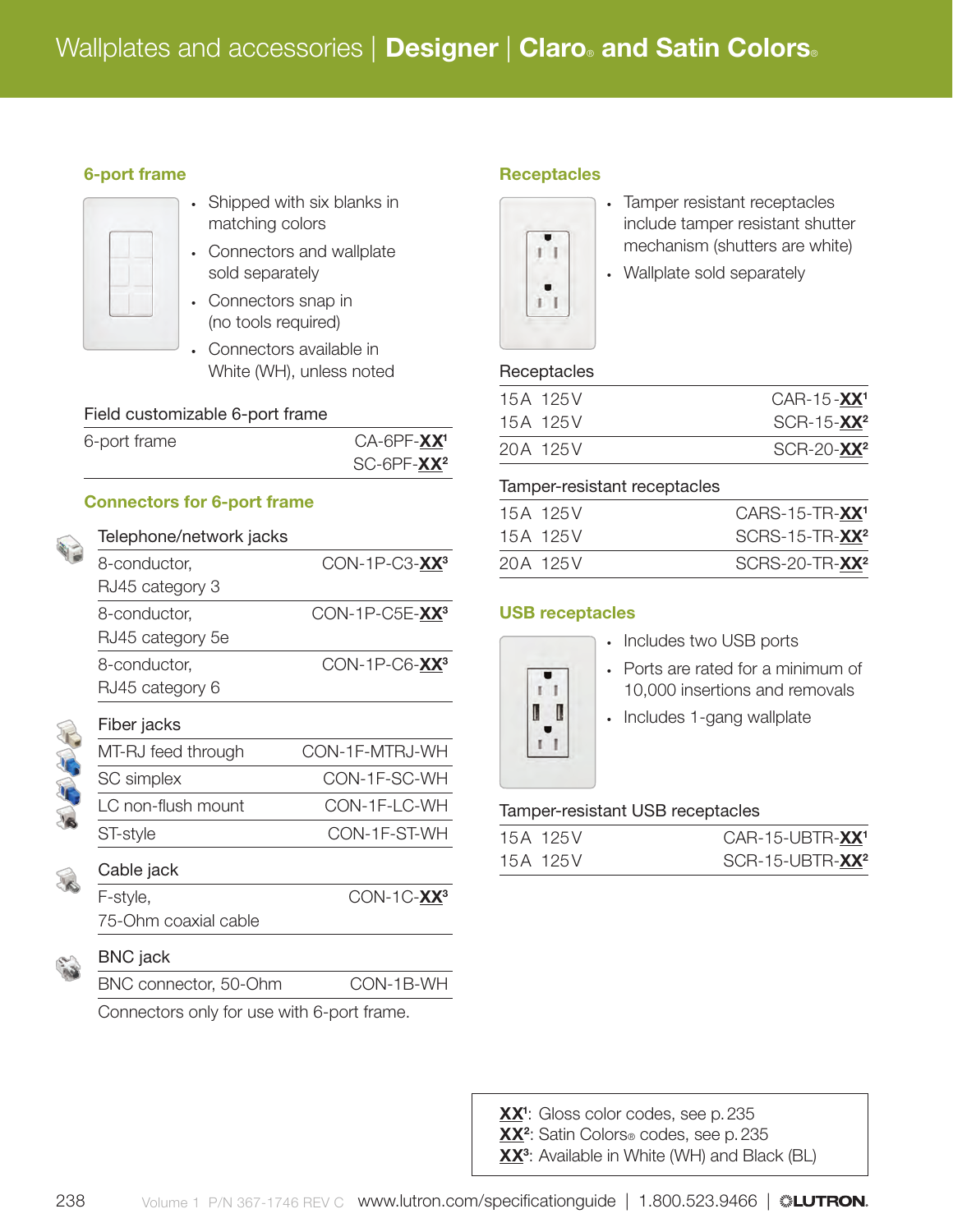# GFCI Receptacles



- Self-testing technology allows GFCI to automatically check proper operation every 30 seconds
- LEDs indicate status of GFCI protection function
- Press reset button to reset GFCI after circuit interruption
- Wallplate sold separately

# Tamper-resistant, self-testing GFCI receptacles

| 15A 125V, GFCI | CAR-15-GFST-XX <sup>1</sup> |
|----------------|-----------------------------|
| 15A 125V, GFCI | SCR-15-GFST-XX <sup>2</sup> |
| 20A 125V, GFCI | SCR-20-GFST-XX <sup>2</sup> |

# Receptacles for dimming use

- Duplex for dimming both connected loads
- Projecting nubs prevent standard plugs from being used
- Requires replacement plug for dimming table and floor lamps
- Tamper resistant shutter mechanism

# Dual dimming, tamper-resistant receptacles

| 15A 120/125V | CAR-15-DDTR-XX <sup>1</sup> |
|--------------|-----------------------------|
| 15A 120/125V | SCR-15-DDTR-XX <sup>2</sup> |
| 20A 120/125V | CAR-20-DDTR-XX <sup>1</sup> |
| 20A 120/125V | SCR-20-DDTR-XX <sup>2</sup> |

#### Receptacles for half dimming use

• Top half for dimming • Projecting nub prevents standard plug from being used

 $\mathbf{I}$ 

 $\mathbf{I}$ 

- Requires replacement plug for dimming table and floor lamps
- Bottom half is a general use receptacle and will fit standard duplex plugs
- Tamper resistant shutter mechanism

#### Half dimming, tamper-resistant receptacles

| 15A 120/125V | $CAR-15-HDTR-XX$ <sup>1</sup> |
|--------------|-------------------------------|
| 15A 120/125V | SCR-15-HDTR-XX <sup>2</sup>   |
| 20A 120/125V | CAR-20-HDTR-XX <sup>1</sup>   |
| 20A 120/125V | SCR-20-HDTR-XX <sup>2</sup>   |

XX<sup>1</sup>: Gloss color codes, see p. 235 XX<sup>2</sup>: Satin Colors® codes, see p. 235